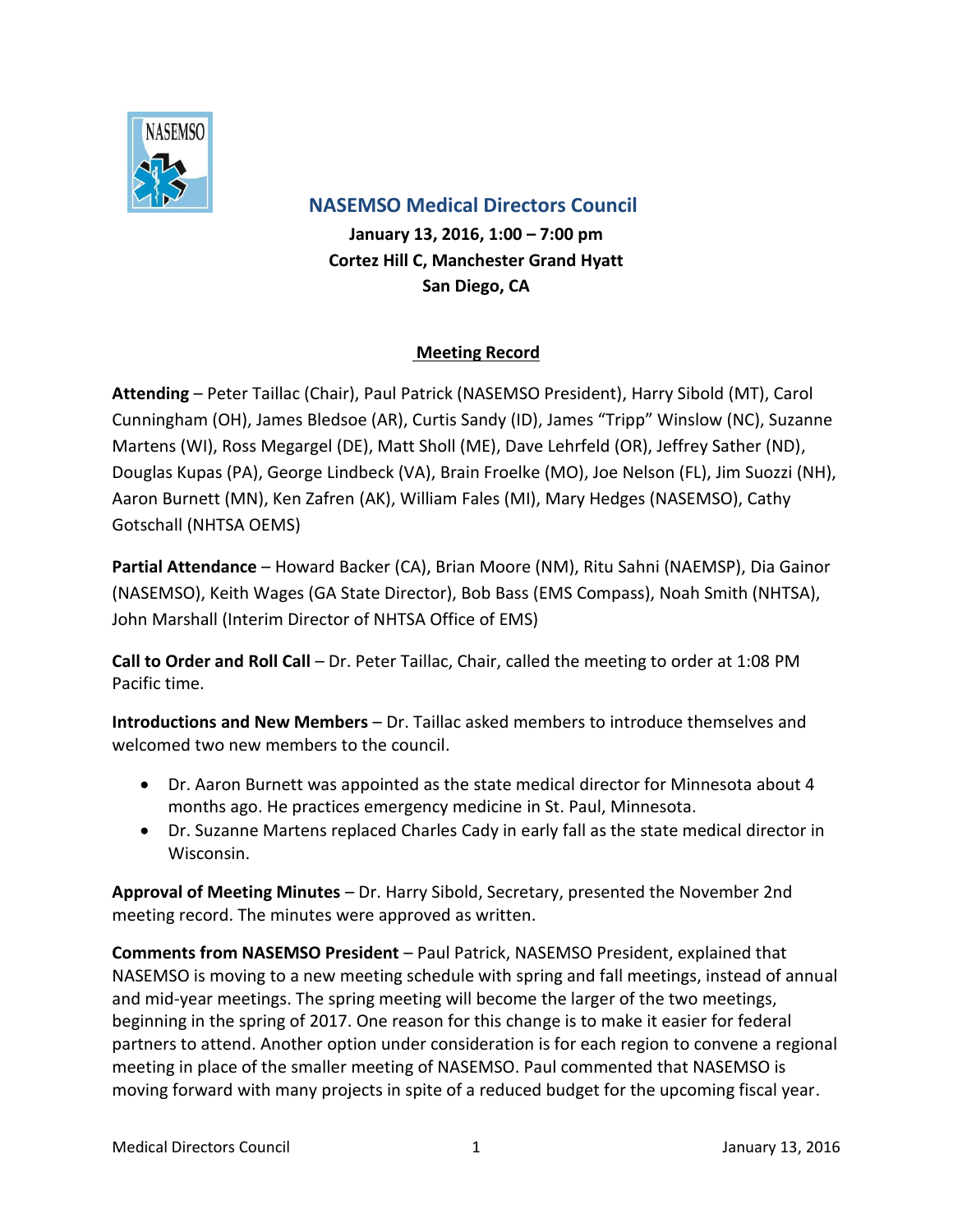Regarding REPLICA (the interstate compact for EMS personnel), two states passed the legislation last year (Colorado and Texas) and several more states are expected to enact the legislation in 2016. A minimum of 10 states must adopt the legislation before the compact can be formed. NASEMSO, in partnership with Carolinas HealthCare System, has been awarded a federal grant for "Developing Evidence-Based Guidelines for Fatigue Risk Management in Emergency Medical Services." The project is funded by the NHTSA Office of Behavioral Safety Research.

**SPECIAL PRESENTATION: Earthquake & Avalanche at Everest Base Camp: A Wilderness Mass Casualty Incident** – Dr. Ken Zafren (AK) presented his experience in Nepal when an earthquake and avalanche occurred on April 25, 2015, and 9,000 people were killed. He described the response to this unusual MCI. There is no formal search and rescue structure in Nepal, and the ambulance service is BLS only. Entire villages were destroyed, while other districts did not sustain much damage. Most of the capital city of Kathmandu was spared, due to the fact that the city was built on an old lake bed. He was among 1300 people at the Everett base camp at the time, and was first at the staging area when the avalanche occurred. They had no communication, rescue or EMS service. The closest hospital was 15 hours walk. Ken will be giving the full presentation at the NAEMSP meeting.

**DEA Update / EMS Carve Out Bill –** Dr. Ritu Sahni reported **HR 4365, Protecting Patient Access to Emergency Medications Act of 2016**, was introduced yesterday in Congress by Representative Hudson (R, NC). The bill proposes to allow EMS to administer controlled substances by standing order (to "legalize" the long-standing practice) and to allow EMS agencies to register with the DEA, rather than rely on the DEA registration of the medical director. The bill requires the EMS agency to have a physician medical director to apply for DEA registration. Harry Sibold noted that Montana and Texas do not require physician medical directors for EMS agencies. (Montana allows mid-level practitioners to serve as an EMS medical director.) Ritu encouraged folks to ask their congressional representatives to support the bill. With regard to a Senate companion bill, Ritu said it was recommended that they start in the House, because there are two committees of jurisdiction. There is only one committee of jurisdiction in the Senate, which Senator Grassley chairs. Ritu said that NAEMSP is hosting a Government Relations Academy the day before EMS on the Hill Day, on April 20, at no cost to NAEMSP members. It will be held at Holland and Knight offices.

**2015 AHA/ASA Guidelines** – Dr. Doug Kupas presented an overview of the 2015 update to the American Heart Association guidelines. He commented that it was not as extensive as prior AHA updates. On the BLS side, they changed the quality of chest compressions. There are mixed recommendations regarding passive ventilation. They now recommend 10 breaths per minute (formerly 8-10 breaths). They recommend conducting CPR where patient is found rather than moving patient. There is also a recommendation regarding the use of naloxone in known or suspected overdoses. Regarding adjuncts, they state that the manual chest compressions remain the standard of care, but mechanical devices may be a reasonable alternative for properly trained personnel. On the ACLS side, the maximum feasible inspired oxygen during CPR was strengthened, vasopressin was removed, epinephrine ASAP for non-shockable rhythm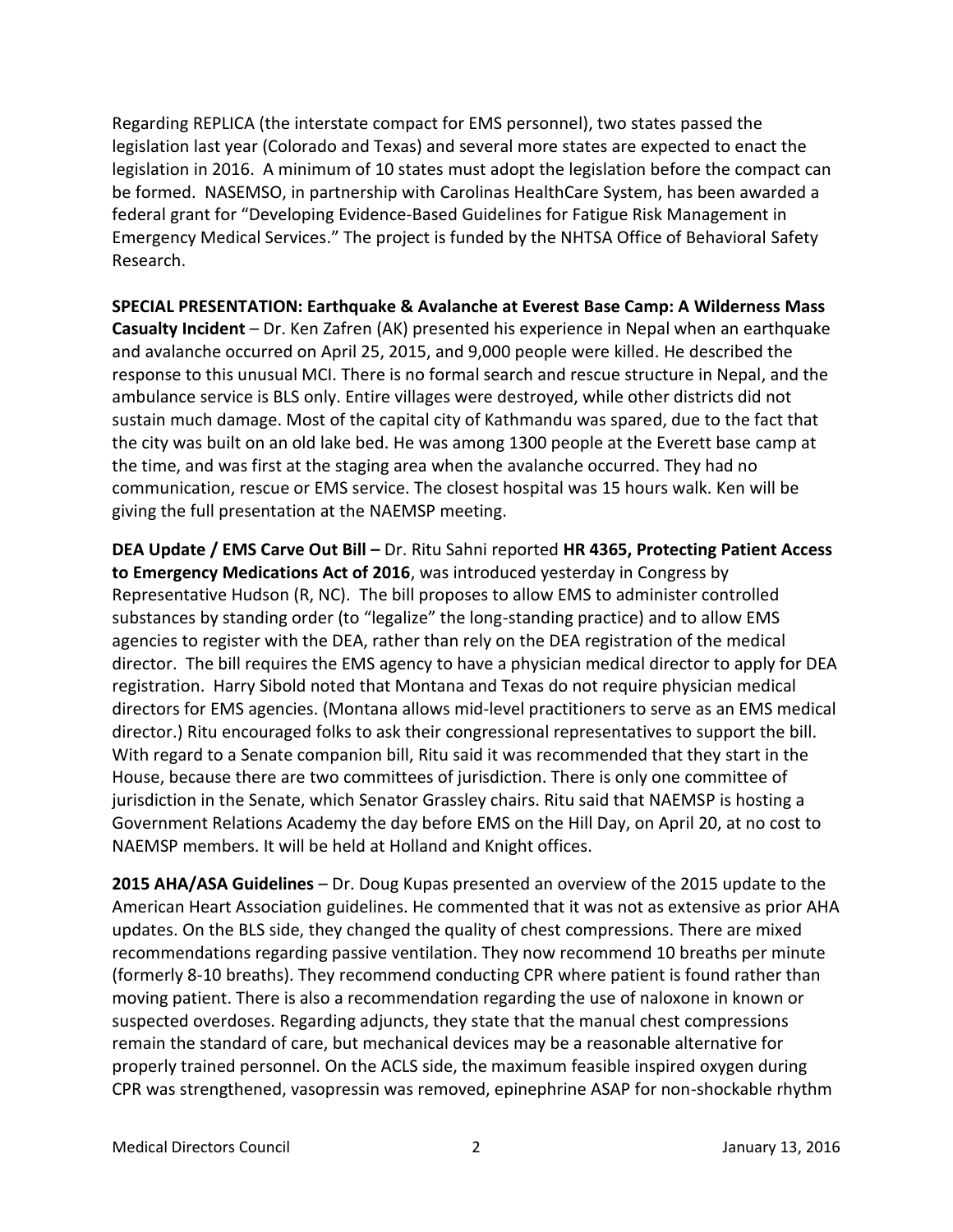is recommended. Amiodorone should be considered for VF/pulseless VT that is unresponsive to CPR. There is no numerical target for  $ETCO<sub>2</sub>$  during CPR. It is reasonable to bypass closest facility for PCI facility where contact to balloon times are less than 90 minutes and transport times are relatively short. In pediatric BLS, they recommend compression only CPR for infants and children in cardiac arrest. Newborns should receive prehospital CPR according to infant guidelines. Delayed cord clamping for longer than 30 seconds is reasonable for both term and preterm infants who do not require resuscitation at birth.

**Model EMS Clinical Guidelines Continuation Project** – Dr. Carol Cunningham reported the work group has been revising the cardiac section and it is currently in draft form. She is recommending that the revised cardiac section be posted for public comment before it is incorporated into the Guidelines document. Carol noted that due to the 20% reduction to NASEMSO funding from NHTSA, the continuation of the project will not be as robust as hoped, at least for the near future. Cathy Gotschall noted that the Prehospital EBG Consortium will be meeting on Friday, 9 -11 a.m., in La Jolla AB at the NAEMSP meeting and encouraged members to attend. She added the AHRQ has a National Guideline Clearinghouse, known as the Guideline Matrix. It can be found under guideline.gov.

**CARES Update** – Bryan McNally informed members that CARES has created a \$15,000 scholarship to incentivize states to join. They will be offering the financial assistance to up to 10 states in 2016/17. The goal is to expand the CARES footprint from 25% of the US population to 50%. Dr. McNally can be reached at **bmcnall@emory.edu** for more information.

**State Reports** – Members not reporting at the October meeting were given first priority to report on state activities.

North Carolina – Tripp Winslow reported they have been active in incorporating naloxone in their protocols. Community paramedicine has been a hot topic and the state is offering grants to EMS agencies. They are collecting data regarding RSI. None of the paramedics are well trained on use of capnography so they have developed online training.

New Hampshire – Jim Suozzi stated they are working on CARES training. They developed high performance CPR protocols and are looking at concept of defining EMS medical director. Naloxone is available over the counter. There is a home health waiver for mobile integrated healthcare.

Oregon – David Lehrfeld said the state police have decided to remove the EMR course from their training academy, which is concerning. They are purchasing new licensing software from ImageTrend®. They collect EMS data for those who voluntarily submit and are sending the cardiac data to CARES. The state requires CPR training in the schools. Air medical provider(s) have filed a lawsuit and named the state as a party. The EMS office has received a grant to collect all protocols from around the state and reviewing them for compliance with AHA guidelines.

Idaho – Curtis Sandy said the administrative rules for the time-sensitive emergency system are in place but must go to the legislature for approval. The EMS Bureau has been working on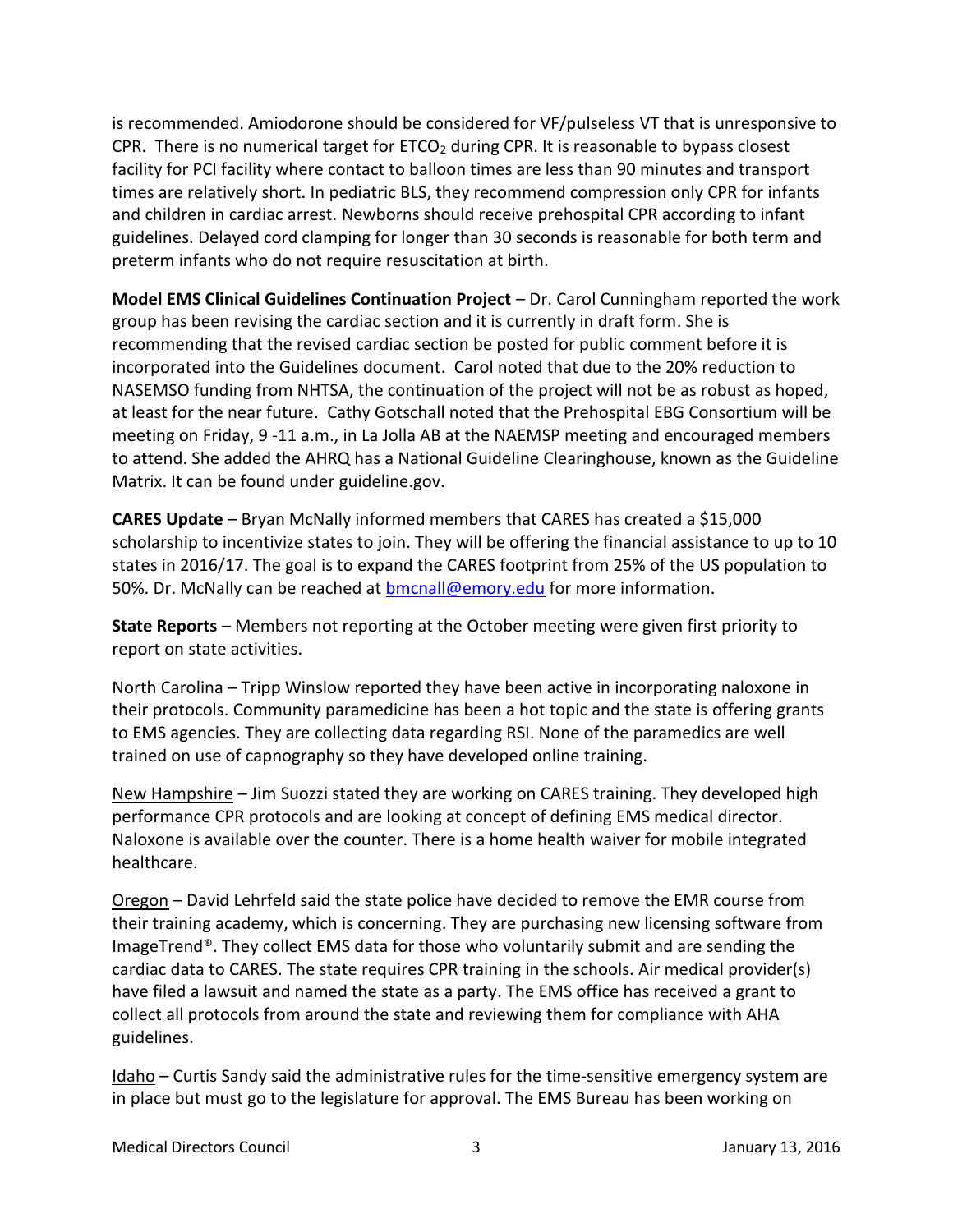developing regional councils for the system. They have purchased a licensing system from ImageTrend® after struggling for years with a homegrown system. A course for community paramedicine has been developed which is based on the Minnesota model.

North Dakota – Jeff Sather reported they also have an air ambulance lawsuit based on a bill passed by the legislature. They have had serious quality issues with some helicopter services. The EMS office is working on state protocol revision; the protocols are voluntary. Because of declining oil prices, state government offices are facing some financial cuts. The state has partnered with Ghana for five years, and he will be going to Ghana next month to teach EMS medical directors.

**EMS Compass Project** / **Role of Medical Directors Council** – Dr. Bob Bass, Chair of the EMS Compass Steering Committee, reported on the progress of EMS Compass. They began the project without an evidence review piece. They would like to form an evidence review group comprised of five members of the Medical Directors Council and five outside experts in the evidence-based process. He has found it is nearly impossible to do this work by phone, so they plan to convene two face-to-face meetings, one in March and another in May. Dr. Alex Garza will chair the process. Bob feels, and others agreed, that the evidence-review process is closely aligned with the Model EMS Clinical Guidelines Project. Dr. Howard Backer, who is also on the Compass Steering Committee, commented that sustainability of the project will likely fall under the realm of the Medical Directors Council. Dr. Fales asked how the project would connect with the ambulance fee schedule or pay for performance. Bob explained that the focus of the project is to focus on patient care improvement.

John Marshall, Interim Director at NHTSA OEMS, explained that he and Mike Brown are rotating the interim position for two months at a time. They intend to keep EMS as an important priority for NHTSA. Noah Smith, also from NHTSA OEMS, added that the EMS Compass project is exciting, and he is now the NHTSA project director for NEMSIS. He sees the two projects as closely related. NHTSA has set a deadline of December 2016 for states to implement NEMSIS Version 3.

## **State Reports (continued)**

Missouri – Brian Froelke said they have been working with their patient safety organization (PSO) to promote patient safety in EMS. They are collecting data on patient safety events. He encouraged folks to visit the booth for patient safety here at the NAEMSP meeting to learn more. Peter asked Brian to present on the topic at the fall meeting.

Minnesota – Aaron Burnett reported that Minnesota recently passed legislation defining community EMT. They previously had community paramedicine in statute. They have established an EMS consortium through the University of Minnesota, using a hub and spoke model to reach out to EMS throughout the state.

Wisconsin – Suzanne Martens reported that community paramedic is a topic of interest but not yet regulated in Wisconsin. Naloxone legislation was passed. In spite of their opposition, a change was enacted in statute allowing an EMR to serve as the  $2^{nd}$  person on the ambulance.